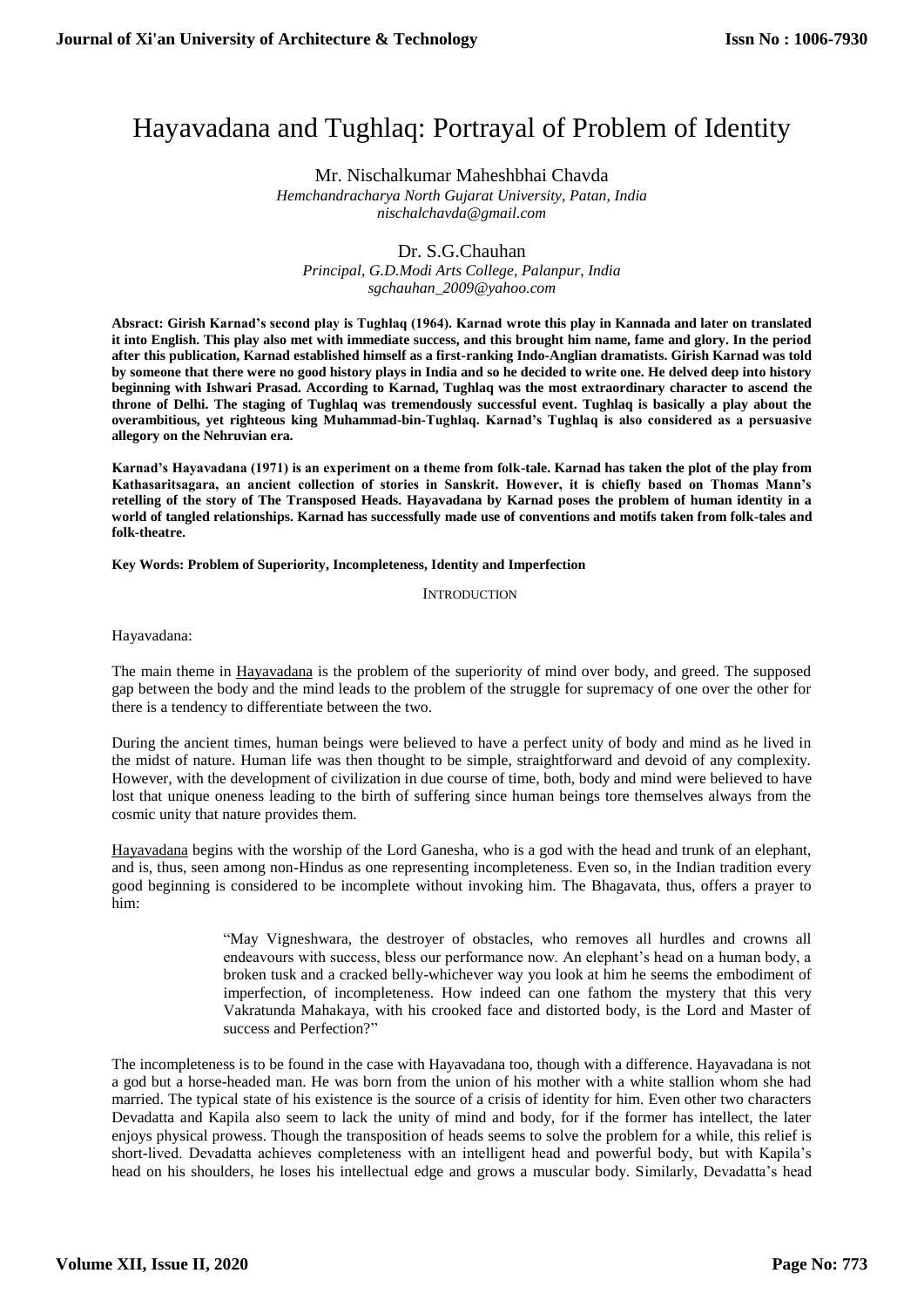over Kapila's shoulders lead to his loss of interest in the gym and sports and he transforms into a poet that Devadatta who develops interest in reading and writing, a profession which Devadatta has inherited from his elders. Padmini who had ended up transposing the heads in heart-broken that her dream of achieving a cross between Devadatta and Kapila, lies shattered, and she is once again back to square one.

Devadatta and Kapila are friends though each is unlike the other. In the beginning of the play, the Bhagavata describes them as one body and one mind. It is not as if they differ from each other only in body and mind, for if Devadatta is a Brahmin, Kapila is an ironsmith, making them unequal in terms of varnas. Kapila kills himself and this act of killing is taken to be the product not of friendship but one born out of the fear of the possibility of being accused of having an illicit relationship with Padmini, and for killing Devadatta. Padmini falls in love with Kapila in desperation because Devadatta is unable to respond to her love but soon realizes that Kapila can satisfy her physical needs but is unable to rouse in her feelings of deep love she had for the intellect in Devadatta. This can be explained in terms of what we know about Hayavadana's mother, who felt it better to be a complete mare than to go with her stallion turned-Gandharva husband to his heavenly abode. Goddess Kali transforms Hayavadana, a horse-headed man into a horse and not a man in an act of mercy.

Devadatta and Kapila are distinct one from the other, and hardly seem to have any common traits that would bind them in friendship for long. Padmini, instead of devoting herself to one of the two, desires for what she finds best in each of them. Padmini's yearning to get the best in one creates complications in the play. A clear message that emerges from her experience is that perfection is illusory and next to impossible in the world.

Thus, the play presents the theme of incompleteness in rather humorous way. Every now and then, readers are made to realize that perfection is impossible.

Hayavadana carries this particular theme in the play. He is not at all comfortable with his imperfection and goes out in search of completeness and, in doing so, loses even what he possesses i.e. human body. The play seems to suggest that one must be satisfied and content with whatever one possesses and that no search for perfection would ever be complete.

Hayavadana revolves around two problems. The moral problem found in the main plot and the philosophical problem in the sub-plot. The problem of identity is to be considered as moral problem. The transposition of heads raises the question about which of the two men is her real husband. Since the Indian philosophy accords more importance to the head, Devadatta is able to get back Padmini. It appears as if, Karnad were refusing Thomas Mann's philosophy, which says that the body is capable of achieving human aspirations. Karnad applies the Greek mythos to circumvent problems of ethics. The second problem operates at philosophical level. Whenever an individual fights against the moral code of conduct, he is faced with conflict. The same is the case with Padmini. Each of us has one or the other limitation and must learn to accept it. No modern civilization would accept the practice of polyandry. Padmini must exercise her choice and select either Kapila or Devadatta because she cannot choose to have both of them. This is the point that triggers feelings of jealousy in the men, causing them to kill each other for the love of Padmini. Their old friendship ends due to their desire to have Padmini exclusively.

Another theme in the play is one of responsibility. As Devadatta's wife, Padmini was expected to be true to her husband- a responsibility she chooses to ignore. As a mother she was expected to take responsibility for her child but she chooses to throw herself into the funeral pyre of her husband and her paramour. After transposing the heads she tells Kapila:

> "It is my duty to go with Devadatta. But remember I am going with your body. Let that cheer you up."

The play also projects the theme of karma which states that as you sow so you reap. The Bhagavata asks Hayavadana about what he did in his previous or the present birth to deserve what he got by way of present punishment.

## Tughlaq

Karnad presents the problem of identity as the main theme of the play Tughlaq. The problem of identity in Tughlaq operates at several levels. It operates at the level of characters as well as at the thematic level in characters Aziz and Sheikh Immamuddin. Aziz is a Dhobhi who, learns early in life that one can earn wealth only through foul means. He chooses to adopt foul means to earn name and fame and lead a life of comfort. He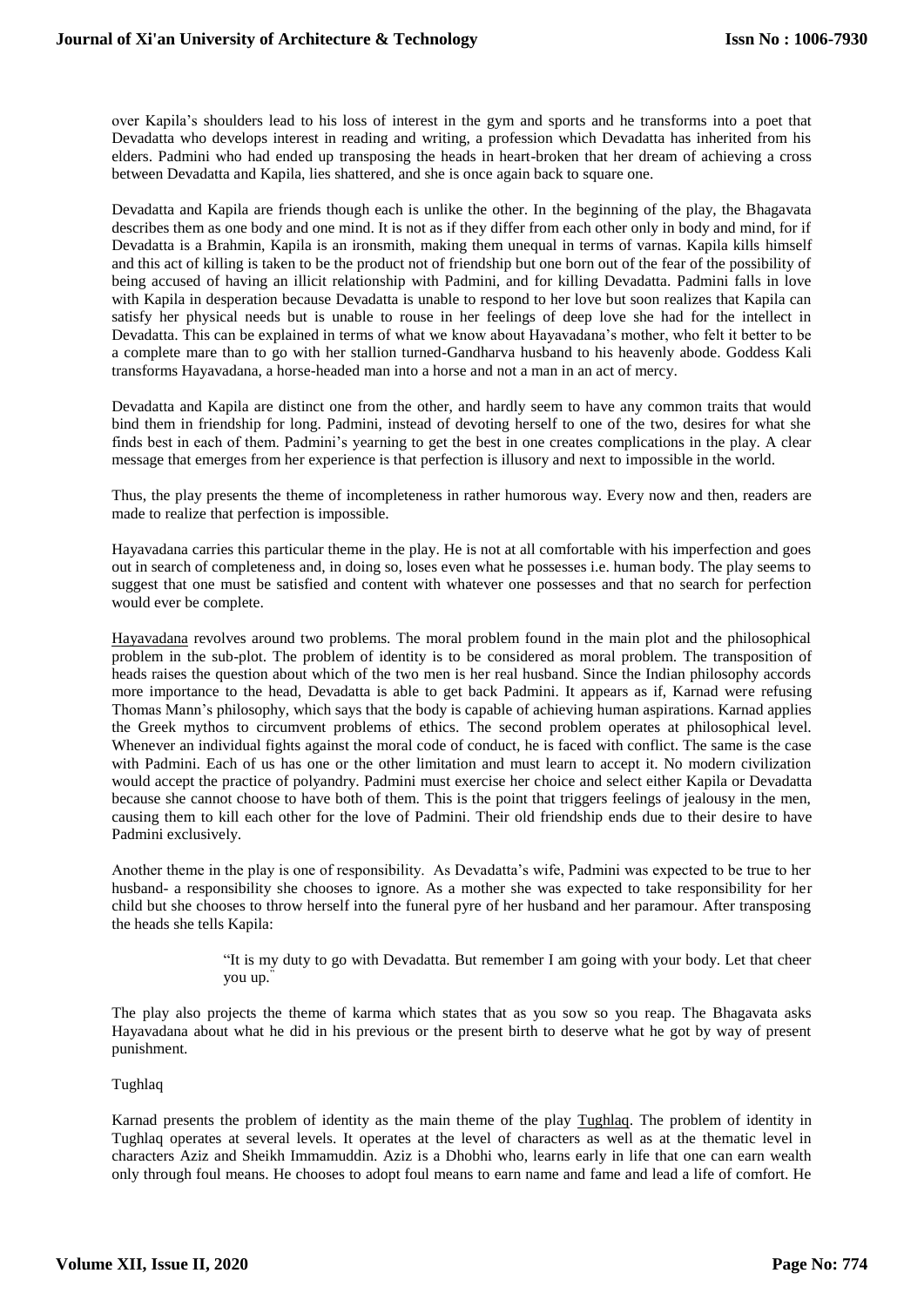continues to change his identity throughout the play to achieve his goal in life. Thus, we find him performing several roles. When the play opens, we find him as a Hindu Brahmin, Vishnuprasad. He chooses to change his guise again and again for his own benefit like, for example, for getting a Government job. Thus, the money that should have gone to the real Vishnuprasad ends up with Aziz, who presents himself in the court as Vishnuprasad. He plays the role of Vishnuprasad with such finesse that his constant companion. Aazam also fails to recognize him. Aazam is also mistaken when he inches close to "Vishnuprasad" to pick his pocket.

When Tughlaq shifts his capital from Delhi to Daulatabad, Aziz changes himself into to a robber. Very soon he had a meeting with a holy man named Abbasid Ghiyasuddin. He kills Abbasid secretly and takes his place as Abbasid Ghiyasuddin. Dissatisfied with merely the Government job and silver dinars, he wants the sultan to salute him and he knows that he could manage that only if he were to become Abbasid Ghiyasuddin. This is an example of Karnad's satire on contemporary political scene in India after independence. Aazam tries to convince Aziz that he should remain satisfied with whatever he has got. Aziz responds this saying:

> "You are a hopeless case, you know pathetic! You have been living in Delhi for so many years and you are as stupid as ever. Look at me only a few months in Delhi and I have discovered a whole new world politics! My dear fellow, that is where our future is politic! It is a beautiful world, wealth, success, position, power and yet it is full of brainless people, people with not idea in their head when I think of all the tricks. I used in our village to pinch a few torn clothes from people. If one uses half that intelligence here – one can get robes of power. And not have to pinch them either yet them: It is a fantastic world."

Aziz's make-over as Ghiyasuddin fools the Sultan, to recognize it. Of course, the Sultan has never formally seen Abbasid. He had seen Aziz in the guise of Vishnuprasad.

The problem of identity at the physical level operates through one more character, Sheikh Immamuddin. Immamuddin, who is a holy saint. Immamuddin openly criticizes the Sultan and his administration in his public speeches. He hates him for his sympathy for non-muslims. His speeches cause communal tensions in Kanpur and Delhi. It is a co-incidence that the facial features of Immamuddin are such that they make him resemble the Sultan. The empire is challenged by the sultan's rebellious friend Ain-ul-mulk, whom the Sultan wants to defeat. He requests Sheikh Immamuddin to go to Ain-ul-mulk as his envoy and to bring him round to sign a treaty. Immamuddin is putted up agrees to do the Sultan's bidding though the Sultan wants his look-alike to be mistaken for the Sultan himself and be killed.

Ain-ul-mulk kills Immamuddin, taking him to be the Sultan himself and is caught. There is also a character called Nazib, who is the vizier to Tughlaq. He is commissioned to advise the Sultan on the matters of state. Nazib wishes to see his Sultan rule his empire as only responsible king should. He is a friend, philosopher and guide to the Sultan, and shares his joys and sorrows. The problem with Nazib is that though he is a Hindu by birth, he converts to Islam. Tughlaq's step-mother knows this and is worried that Nazib may misguide her son (the Sultan) and create problems for him due to his Hindu origin. The reality is completely different. The result is that he is killed later on in the play.

### **CONCLUSION**

Girish Karnad has proved his genius in creating effective and significant plays, which are a perfect combination of plot, characters, style, setting and language. The unity of all these features contributes to the creation of a complete drama which establishes him as one of the greatest dramatists in Indian English literature. He did have the skill of transforming any situation into an aesthetic experience, as pointed out by Kiritnath Kurkoti, Karnad achieved great success as a dramatist. Had he not devoted his time to the films, he would have surely been one of the most profile dramatists in Indian English literature, and would have got recognition for his technique.

Karnad's Tughlaq is one of the masterpieces and will have a long run in terms of being performed, read and enjoyed in the world of art and literature. It can be considered quite easily as a great classic among the Indo-Anglian drama. Karnad's depiction of political chaos in Tughlaq unconsciously reminds a large number of his readers of the Nehruvian era in Indian political history when it was published. Be it as it may, Karnad explains that this was mere coincidence since it applies to the Indian political scene even in the later years.

Girish Karnad's Tughlaq is a play that appears to be a search for historical relevance. Veena Noble Dass passing has made a passing comment on the historical relevance in Karnad's plays, stating: